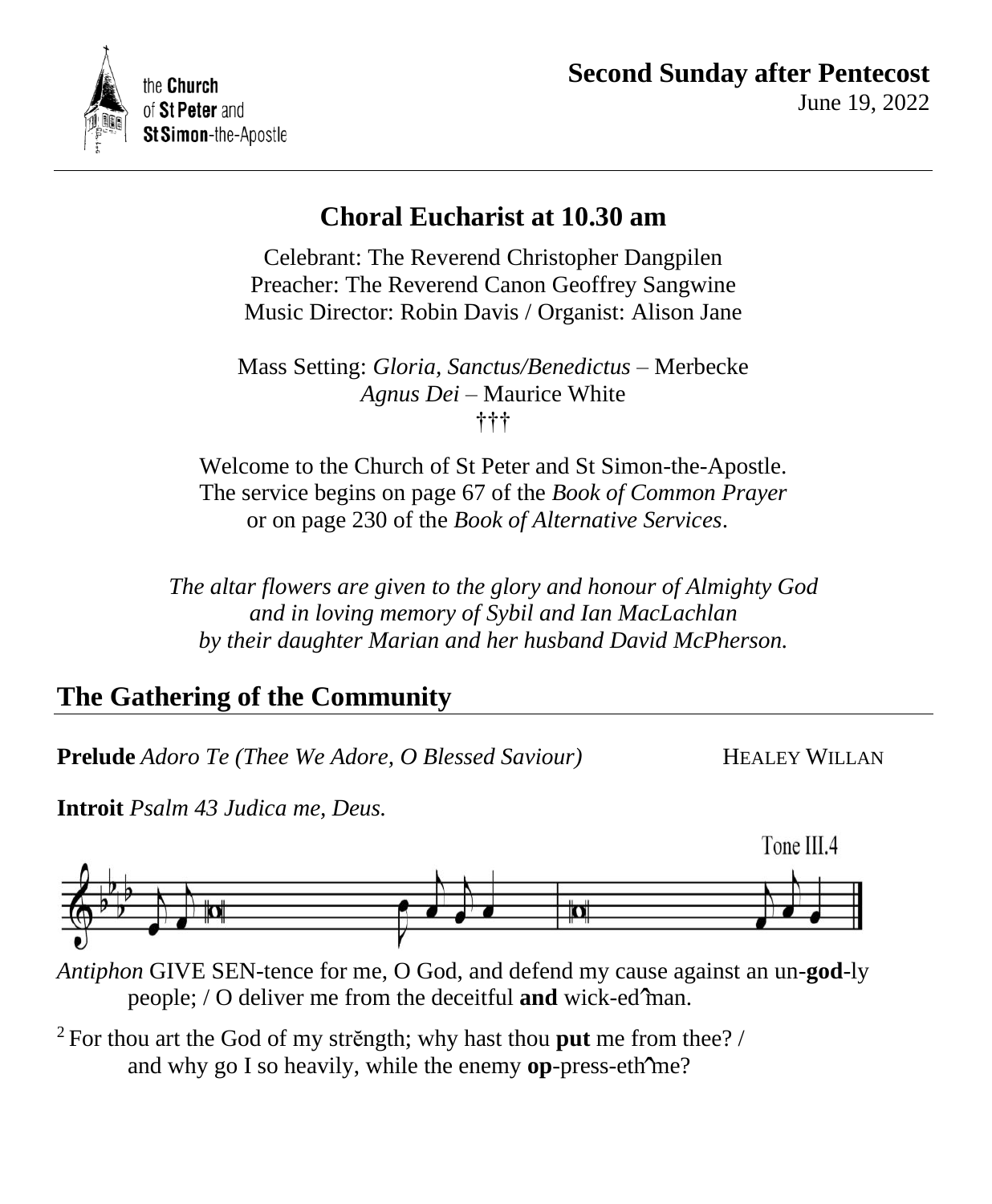

<sup>3</sup> O send out thy light and thy truth, that **they** may lead me, / and bring me unto thy holy hill, and to **thy** dwel-ling; <sup>4</sup> And that I may go unto the altar of God, even unto the God of my **joy** and glad-ness; / and upon the harp will I give thanks unto thee,  $\overline{O}$  God, my God. <sup>5</sup> Why art thou so **hea**-vy, O my soul? / and why art thou so disquieted **with**-in me? <sup>6</sup> O put thy trust in God, for I will **yet** give him thanks, / who is the help of my counte-**nance**, and my God. Glory be to the Father, **and** to the Son, / and to **the** Ho-ly<sup>o</sup>Ghost;

As it was in the beginning, is now, and **ev**-er shall be, / world without **end**. A-men.

*Antiphon* GIVE SEN-tence for me, O God, and defend my cause against an un-**god**-ly people; / O deliver me from the deceitful **and** wick-ed man. ˆ

# **Hymn 60** *I Come with Joy* LAND OF REST

*All I come with joy, a child of God, forgiven, loved, and free, the life of Jesus to recall, in love laid down for me.*

> *I come with Christians far and near to find, as all are fed, the new community of love in Christ's communion bread.*

*As Christ breaks bread and bids us share, each proud division ends, the love that made us, makes us one, and strangers now are friends.*

*The spirit of the risen Christ, unseen but ever near, is in such friendship better known, alive among us here.*

*Together met, together bound, by all that God has done, we'll go with joy, to give the world the love that makes us one.*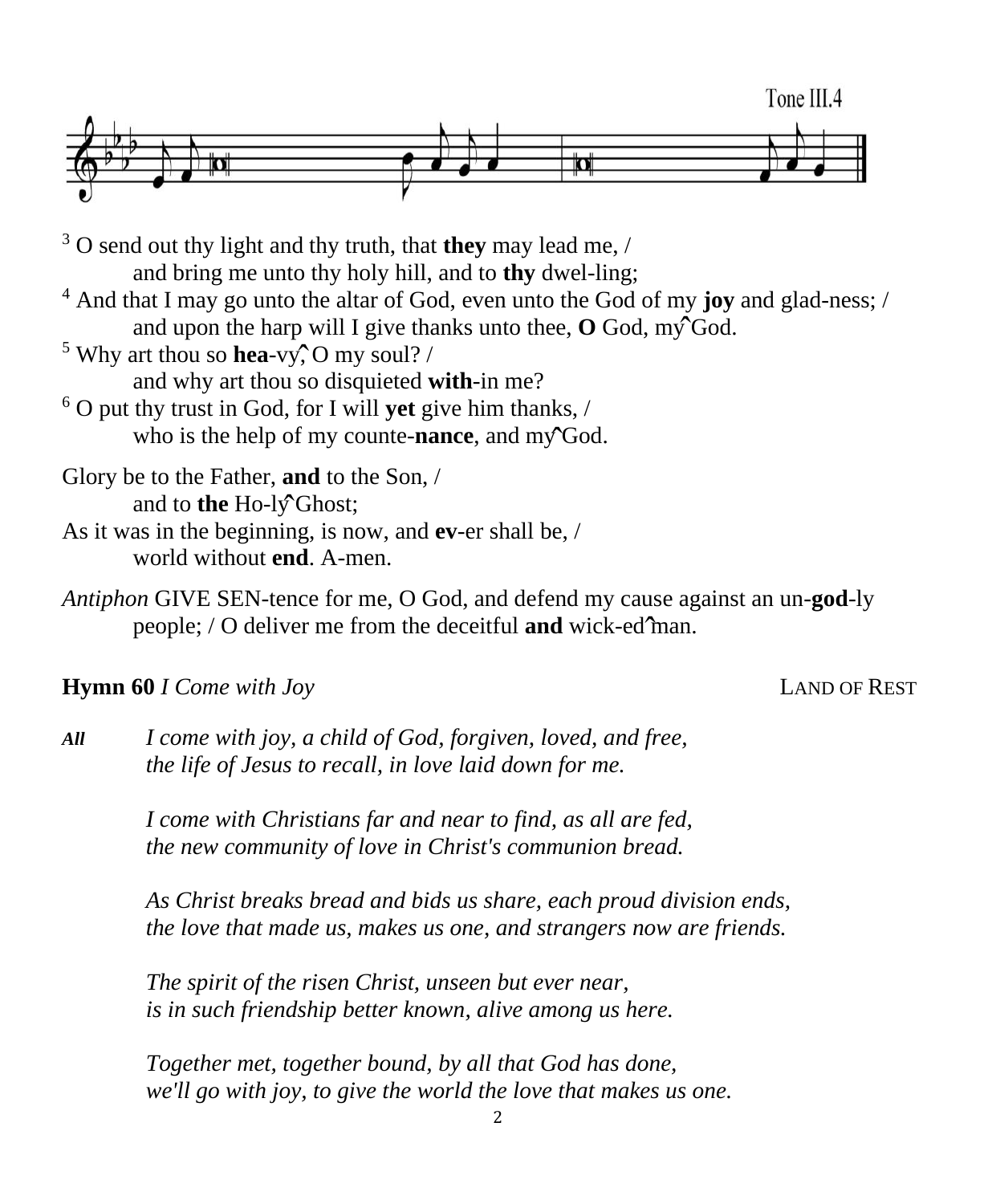# **Greeting**

*Celebrant* The grace of our lord Jesus Christ, and the love of God, and the fellowship of the Holy Sprit be with you all.

*All* **And with thy spirit.**

# **Collect for Purity and Summary of the Law**

- *Celebrant* Almighty God, unto whom all hearts be open, all desires known, and from whom no secrets are hid: cleanse the thoughts of our hearts by the inspiration of thy Holy Spirit, that we may perfectly love thee, and worthily magnify thy holy name; through Christ our Lord. Amen.
- *Celebrant* Our Lord Jesus Christ said: hear, O Israel, the Lord our God is one Lord; and thou shalt love the Lord thy God with all thy heart, and with all thy soul, and with all thy mind, and with all thy strength. This is the first and great commandment. And the second is like unto it: thou shalt love thy neighbour as thyself. On these two commandments hang all the law and the prophets.
- **All Lord, have mercy upon us, and write both these thy laws in our hearts, we beseech thee.**

**Gloria** (*CP* 679) MERBECKE

*Celebrant Glory be to God on high,* 

*All* **and in earth peace, good will towards all.** 

**We praise thee, we bless thee, we worship thee, we glorify thee, we give thanks to thee for thy great glory,** 

**O Lord God, heavenly King, God the Father almighty.** 

**O Lord, the only begotten Son, Jesus Christ;** 

**O Lord God, Lamb of God, Son of the Father, that takest away the sin of the world, have mercy upon us. Thou that takest away the sin of the world, receive our prayer. Thou that sittest at the right hand of the Father, have mercy upon us.** 

**For thou only art holy; thou only art the Lord; thou only, O Christ, with the Holy Ghost, art most high in the glory of God the Father. Amen.**

# **Collect of the Day**

*Celebrant* O GOD, the strength of all them that put their trust in thee: Mercifully accept our prayers; and because through the weakness of our mortal nature we can do no good thing without thee, grant us the help of thy grace, that in keeping of thy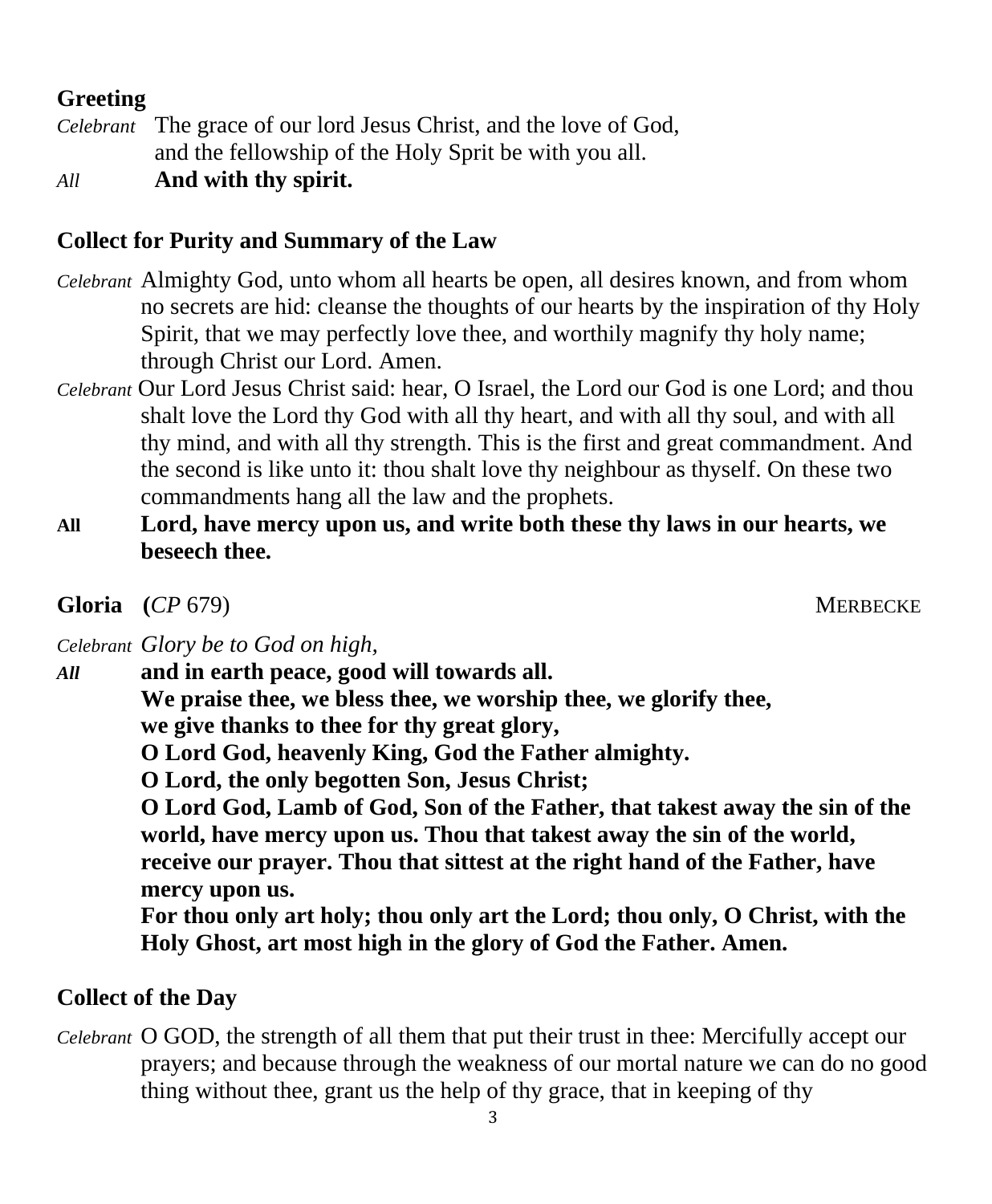commandments we may please thee both in will and deed; through Jesus Christ our Lord. **Amen.**

# **The Liturgy of the Word**

## **The First Reading** *I Kings 19.1-15a Read by Mekhriban Mamedova*

*Reader* The first lesson is written in the 19<sup>th</sup> Chapter of the First Book of Kings, beginning at the  $1<sup>st</sup>$  verse.

Ahab told Jezebel all that Elijah had done, and how he had killed all the prophets with the sword. Then Jezebel sent a messenger to Elijah, saying, "So may the gods do to me, and more also, if I do not make your life like the life of one of them by this time tomorrow." Then he was afraid; he got up and fled for his life, and came to Beer-sheba, which belongs to Judah; he left his servant there. But he himself went a day's journey into the wilderness, and came and sat down under a solitary broom tree. He asked that he might die: "It is enough; now, O Lord, take away my life, for I am no better than my ancestors."

Then he lay down under the broom tree and fell asleep. Suddenly an angel touched him and said to him, "Get up and eat." He looked, and there at his head was a cake baked on hot stones, and a jar of water. He ate and drank, and lay down again. The angel of the Lord came a second time, touched him, and said, "Get up and eat, otherwise the journey will be too much for you."

He got up, and ate and drank; then he went in the strength of that food forty days and forty nights to Horeb the mount of God. At that place he came to a cave, and spent the night there. Then the word of the Lord came to him, saying, "What are you doing here, Elijah?" He answered, "I have been very zealous for the Lord, the God of hosts; for the Israelites have forsaken your covenant, thrown down your altars, and killed your prophets with the sword. I alone am left, and they are seeking my life, to take it away." He said, "Go out and stand on the mountain before the Lord, for the Lord is about to pass by." Now there was a great wind, so strong that it was splitting mountains and breaking rocks in pieces before the Lord, but the Lord was not in the wind; and after the wind an earthquake, but the Lord was not in the earthquake; and after the earthquake a fire, but the Lord was not in the fire; and after the fire a sound of sheer silence. When Elijah heard it, he wrapped his face in his mantle and went out and stood at the entrance of the cave. Then there came a voice to him that said, "What are you doing here, Elijah?" He answered, "I have been very zealous for the Lord, the God of hosts; for the Israelites have forsaken your covenant, thrown down your altars, and killed your prophets with the sword. I alone am left, and they are seeking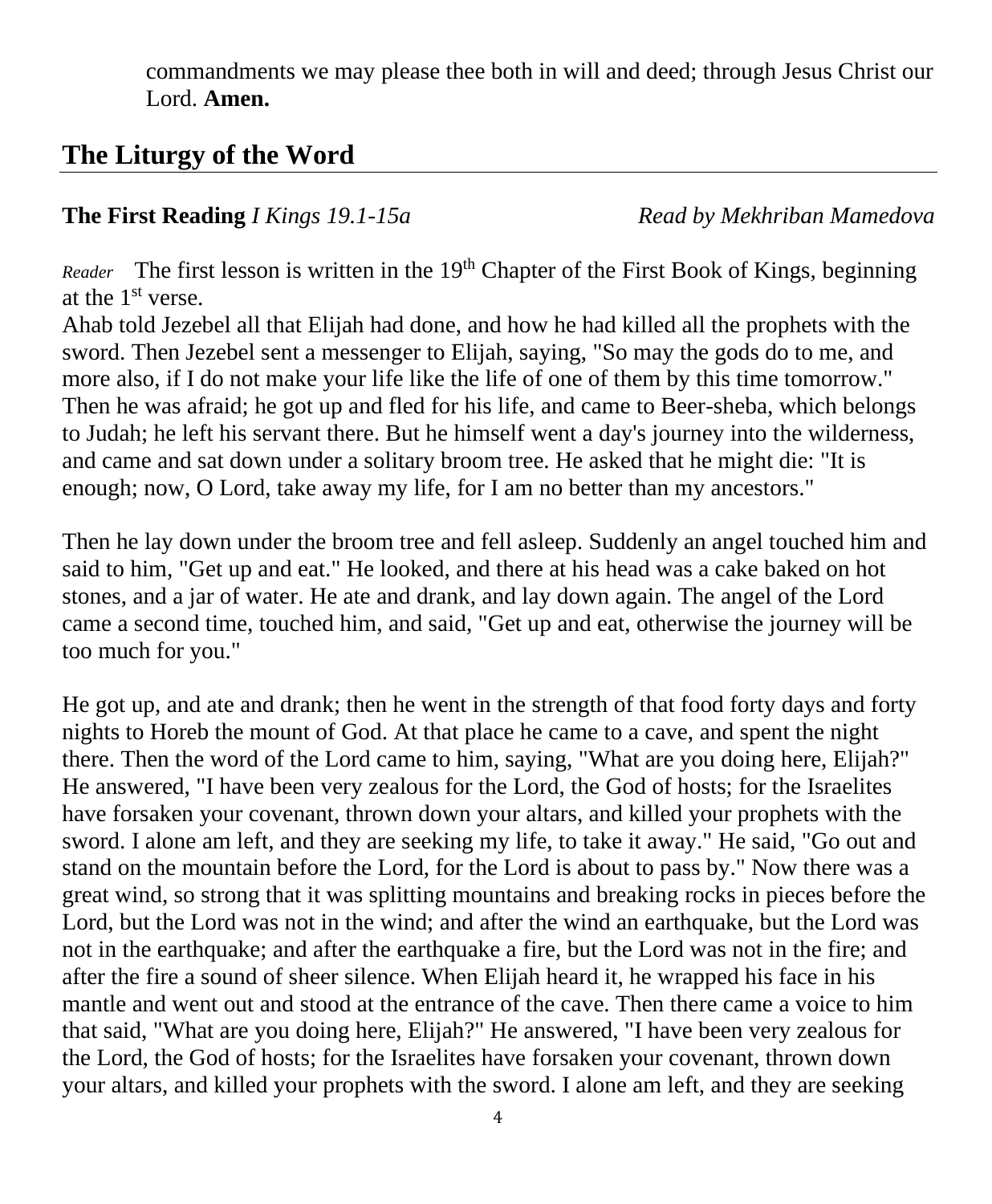my life, to take it away." Then the Lord said to him, "Go, return on your way to the wilderness of Damascus."

*Reader* The word of the Lord. *All* **Thanks be to God.**

**Psalm 42** *Quemadmodum.*

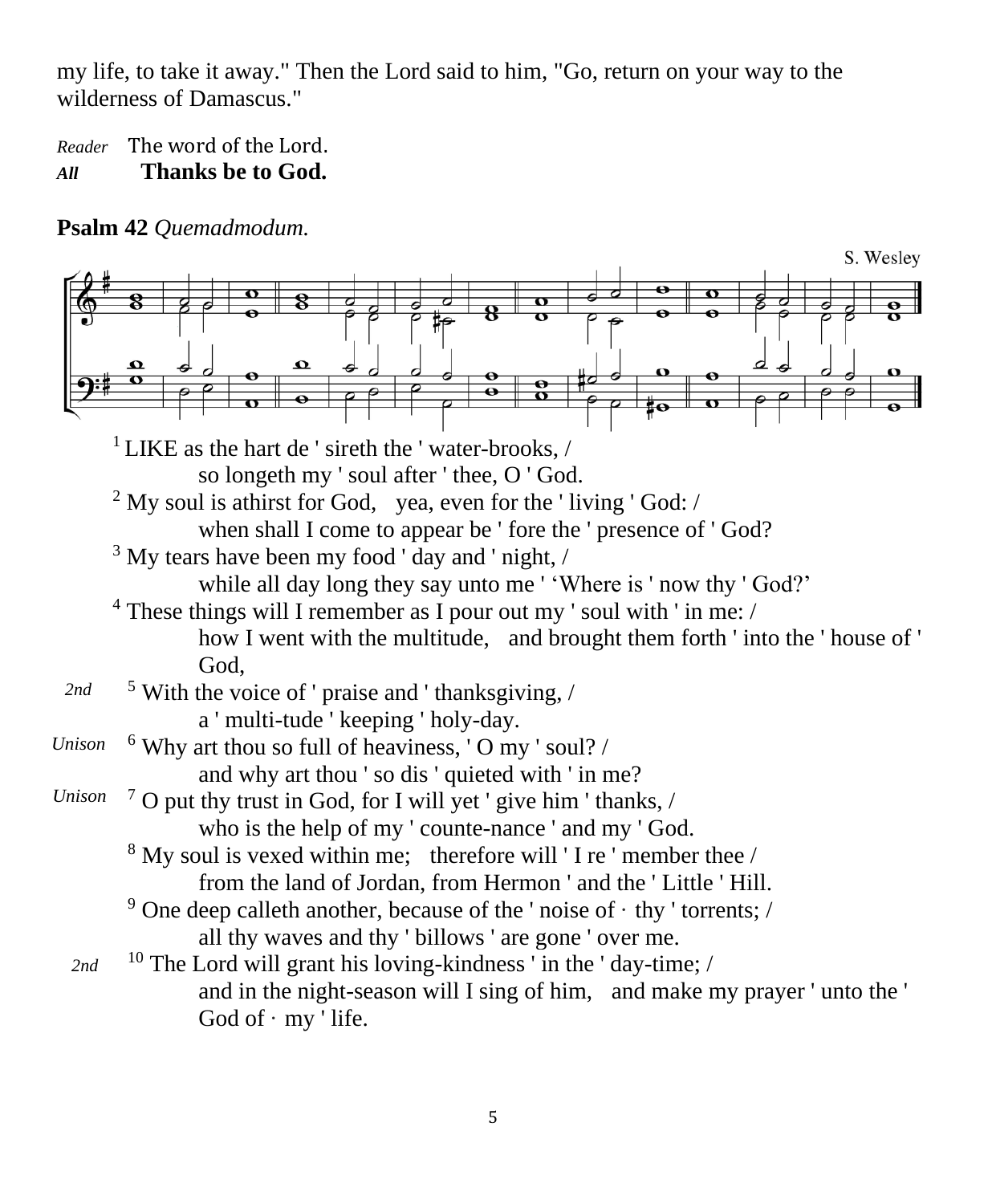

<sup>11</sup> I will say unto God my rock, 'Why hast' thou for ' gotten me? / why go I thus heavily ' while the ' enemy op ' presseth me?'  $12$  My bones are smitten asunder, while mine ' enemies re ' proach me, / while they say daily unto me, ' 'Where is ' now thy ' God?'  $13$  Why art thou so vexed 'O my ' soul? / and why art thou ' so dis ' quieted with ' in me?  $\frac{14}{9}$  O put thy trust in God, for I will yet ' give him ' thanks, / who is the help of my ' counte-nance ' and my ' God. *Unison*

**Epistle** *Galatians 3.23-29 Read by Mekhriban Mamedova*

Reader The Epistle is written in the 3<sup>rd</sup> chapter of the Letter of Paul to the Galatians, beginning at the 23rd verse.

Now before faith came, we were imprisoned and guarded under the law until faith would be revealed. Therefore the law was our disciplinarian until Christ came, so that we might be justified by faith. But now that faith has come, we are no longer subject to a disciplinarian, for in Christ Jesus you are all children of God through faith. As many of you as were baptized into Christ have clothed yourselves with Christ. There is no longer Jew or Greek, there is no longer slave or free, there is no longer male and female; for all of you are one in Christ Jesus. And if you belong to Christ, then you are Abraham's offspring, heirs according to the promise.

*Reader* The word of the Lord. *All* **Thanks be to God.**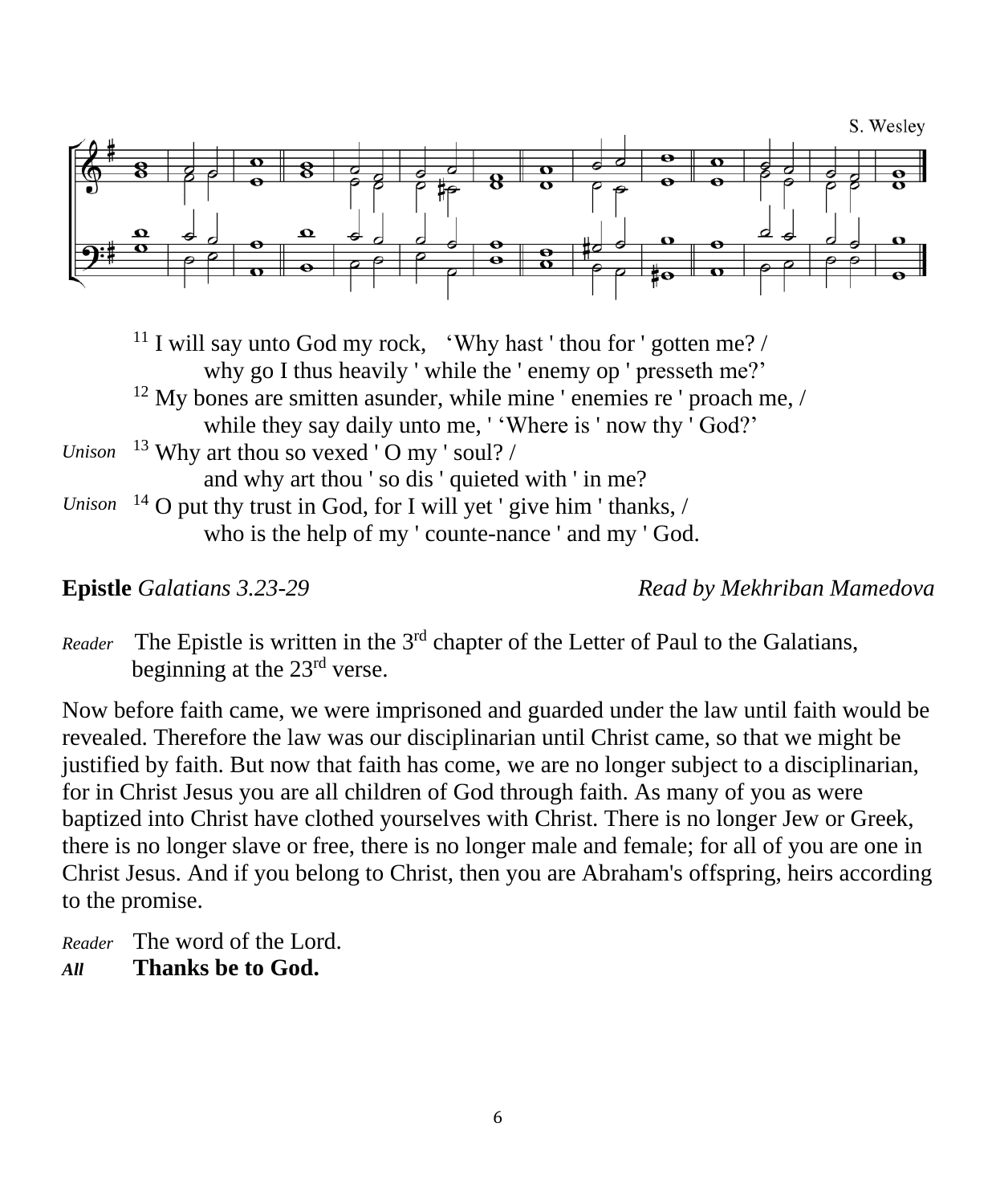### **Gradual Acclamation 708** *Alleluia* **MODE VI MODE VI**

*All Alleluia, Alleluia, Alleluia!*

*Cantor My sheep hear my voice, says the Lord; I know them and they follow me. John 10.27 All Alleluia, Alleluia, Alleluia!*

**The Holy Gospel** *Luke 8.26-39 Gospeller: The Reverend Canon Geoffrey Sangwine*

*Gospeller* The Lord be with you.

*All* **And with thy spirit.**

Gospeller The Holy Gospel is written in the 8<sup>th</sup> chapter of the Gospel according to St. Luke, beginning at the  $26<sup>th</sup>$  verse.

*All* **Glory be to thee, O Lord.**

Then they arrived at the country of the Gerasenes, which is opposite Galilee. As he stepped out on land, a man of the city who had demons met him. For a long time he had worn no clothes, and he did not live in a house but in the tombs. When he saw Jesus, he fell down before him and shouted at the top of his voice, "What have you to do with me, Jesus, Son of the Most High God? I beg you, do not torment me" for Jesus had commanded the unclean spirit to come out of the man. (For many times it had seized him; he was kept under guard and bound with chains and shackles, but he would break the bonds and be driven by the demon into the wilds.) Jesus then asked him, "What is your name?" He said, "Legion"; for many demons had entered him. They begged him not to order them to go back into the abyss. Now there on the hillside a large herd of swine was feeding; and the demons begged Jesus to let them enter these. So he gave them permission. Then the demons came out of the man and entered the swine, and the herd rushed down the steep bank into the lake and was drowned. When the swineherds saw what had happened, they ran off and told it in the city and in the country. Then people came out to see what had happened, and when they came to Jesus, they found the man from whom the demons had gone sitting at the feet of Jesus, clothed and in his right mind. And they were afraid. Those who had seen it told them how the one who had been possessed by demons had been healed. Then all the people of the surrounding country of the Gerasenes asked Jesus to leave them; for they were seized with great fear. So he got into the boat and returned. The man from whom the demons had gone begged that he might be with him; but Jesus sent him away, saying, "Return to your home, and declare how much God has done for you." So he went away, proclaiming throughout the city how much Jesus had done for him.

*Gospeller* The Gospel of Christ*. All* **Praise be to thee, O Christ.**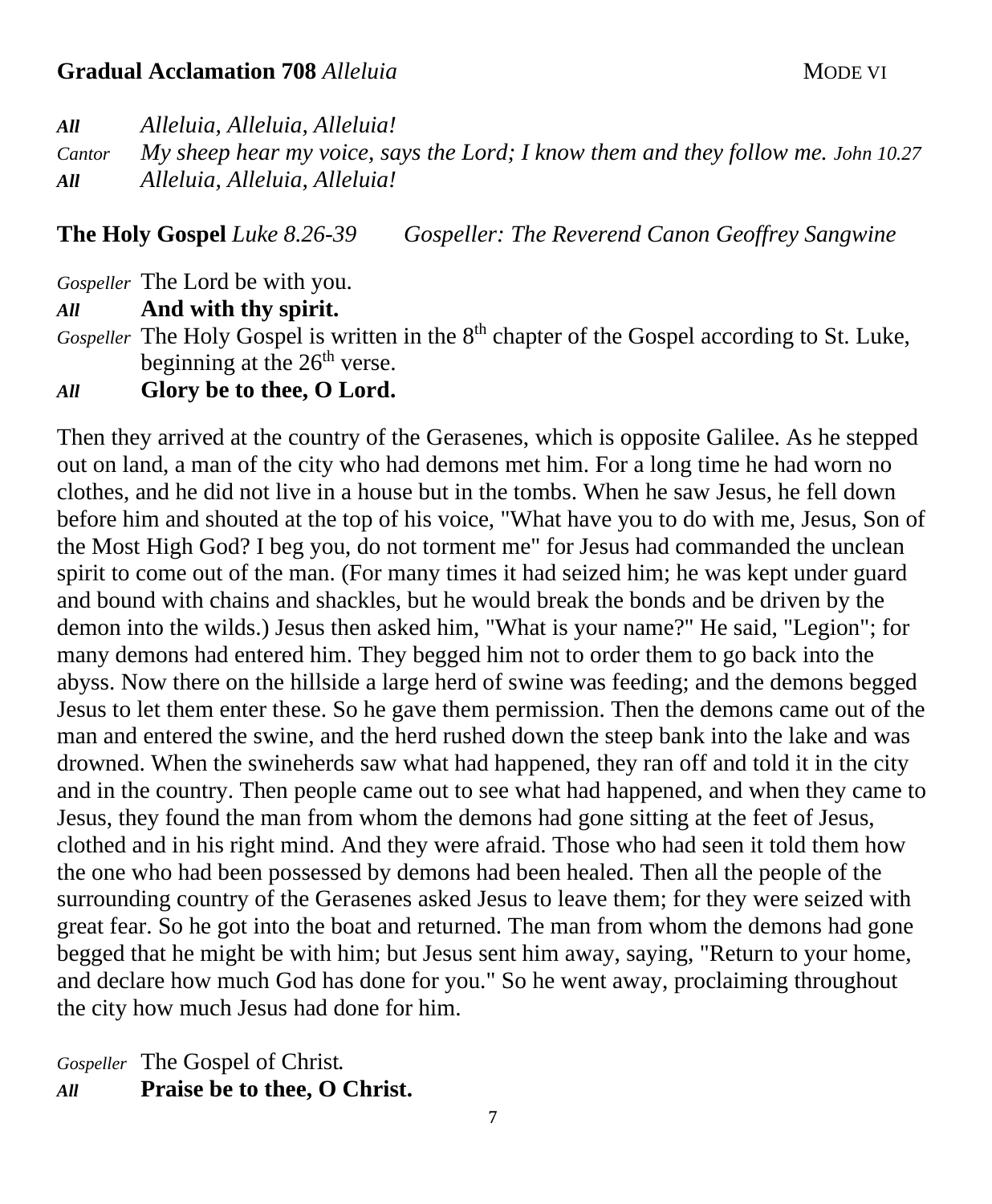# **The Nicene Creed**

*Celebrant* **I Believe in one God the Father Almighty, Maker of heaven and earth, And of all things visible and invisible: And in one Lord Jesus Christ, the onlybegotten Son of God, Begotten of the Father before all worlds; God, of God; Light, of Light; Very God, of very God; Begotten, not made; Being of one substance with the Father; Through whom all things were made: Who for us men and for our salvation came down from heaven, And was incarnate by the Holy Ghost of the Virgin Mary, And was made man, And was crucified also for us under Pontius Pilate. He suffered and was buried, And the third day he rose again according to the Scriptures, and ascended into heaven, and sitteth on the right hand of the Father. And he shall come again with glory to judge both the quick and the dead: Whose kingdom shall have no end. And I believe in the Holy Ghost, The Lord, The Giver of Life, who proceedeth from the Father and the Son, Who with the Father and the Son together is worshipped and glorified, who spake by the Prophets. And I believe One, Holy, Catholic, and Apostolic Church. I acknowledge one Baptism for the remission of sins. And I look for the Resurrection of the dead, And the Life of the world to come. Amen.**

## **The Prayers of the People** *Led by Ted Robinson*

## **Confession and Absolution**

*The Celebrant invites the confession of Sin.*

*Celebrant* Hear what comfortable words our Saviour Christ saith unto all that truly turn to him.

Come unto me all that labour and are heavy laden, and I will refresh you. *Matthew 1.28* 

God so loved the world, that he gave his only begotten Son, to the end that all that believe in him should not perish, but have eternal life. *John 3.16*

Hear also what Saint Paul saith. This is a true saying, and worthy of all to be received, that Christ Jesus came into the world to save sinners. *1 Timothy 1.15*

Hear also what Saint John saith. If anyone sin, we have an Advocate with the Father, Jesus Christ the righteous; and he is the propitiation for our sins: and not for ours only, but also for the sins of the whole world. *1 John 2.1-2*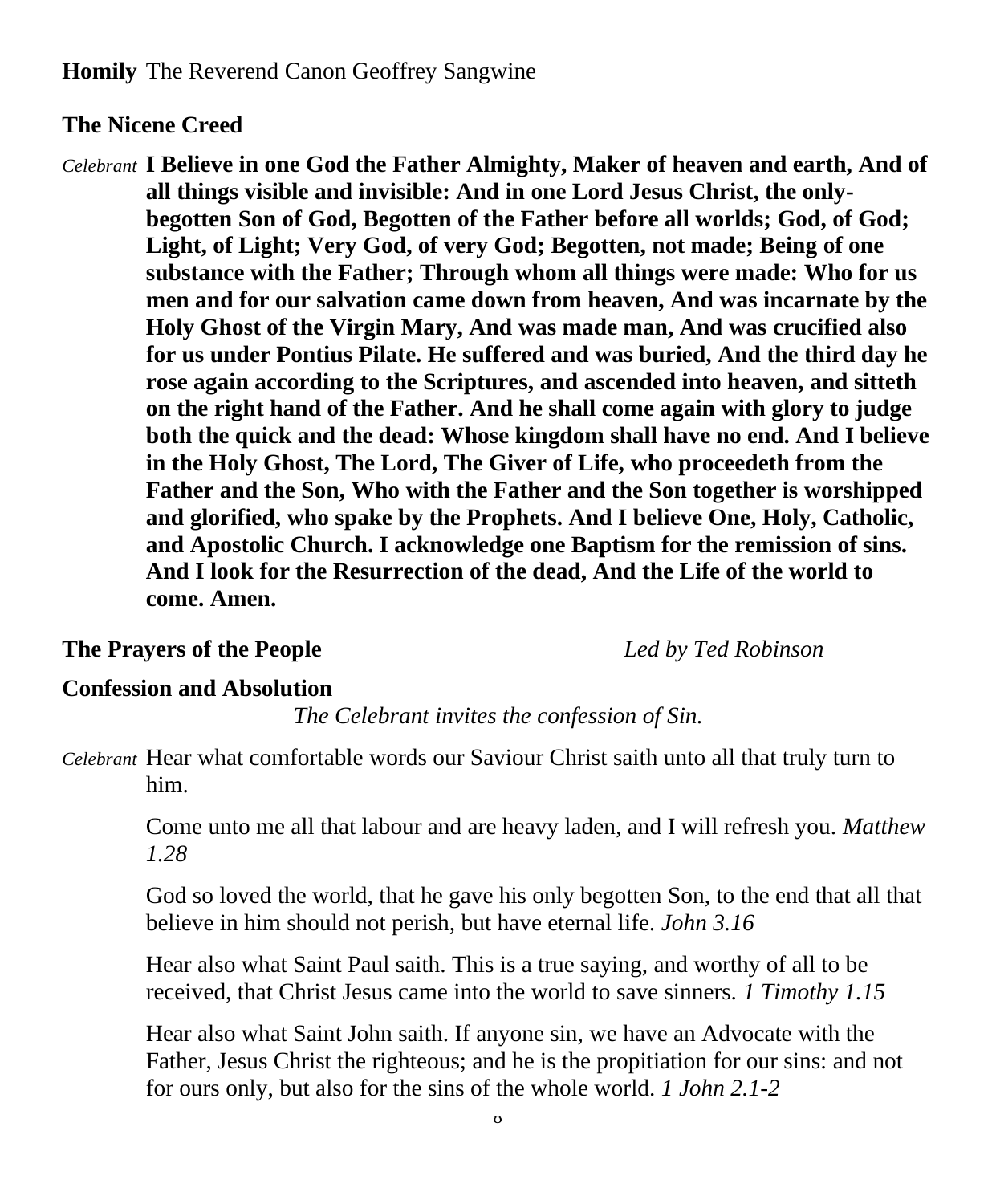*Celebrant* Let us humbly confess our sins to almighty God.

*Celebrant* Almighty God, **Father of our Lord Jesus Christ, Maker of all things, Judge of all people: We acknowledge and confess our manifold sins and wickedness, which we from time to time most grievously have committed, By thought, word, and deed, Against thy Divine Majesty. We do earnestly repent, and are heartily sorry for these our misdoings. Have mercy upon us, most merciful Father; For thy Son our Lord Jesus Christ's sake, Forgive us all that is past; And grant that we may ever hereafter Serve and please thee In newness of life, To the honour and glory of thy Name; Through Jesus Christ our Lord. Amen.**

*The absolution is pronounced.*

# **Celebration of the Eucharist**

## **Offertory Hymn 585** *Lord, Whose Love in Humble Service* BEACH SPRING

*All Lord whose love in humble service bore the weight of human need, who upon the cross, forsaken, worked your mercy's perfect deed: we, your servants, bring the worship not of voice alone, but heart; consecrating to your purpose every gift which you impart.*

> *Still your children wander homeless; still the hungry cry for bread; still the captives long for freedom; still in grief we mourn our dead. As you, Lord, in deep compassion healed the sick and freed the soul, by your Spirit send your power to our world to make it whole.*

*As we worship, grant us vision till your love's revealing light in its height and depth and greatness dawns upon our quickened sight, making known the needs and burdens your compassion bids us bear, stirring us to ardent service, your abundant life to share.*

## **Prayer over the Gifts**

*Celebrant* Eternal God, you have made our Saviour Jesus Christ the head of all creation. Receive all we offer you this day and renew us in his risen life, in the name of Jesus Christ the Lord.

# **The Great Thanksgiving**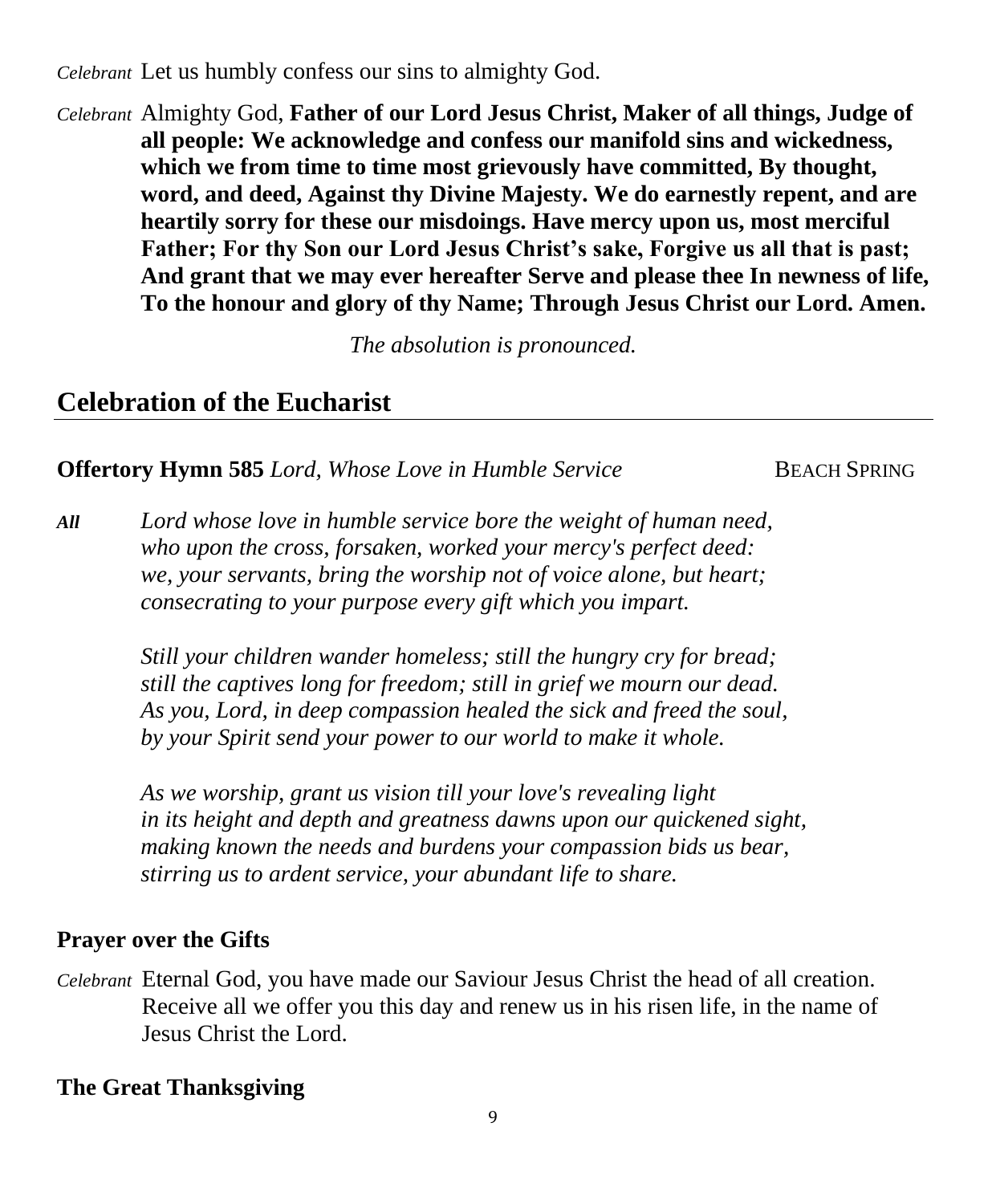*Celebrant* The Lord be with you.

*All* **And with thy spirit.**

*Celebrant* Lift up your hearts.

*All* **We lift them up unto the Lord.**

*Celebrant* Let us give thanks unto our Lord God.

*All* **It is meet and right so to do.**

*The celebrant continues with the Proper Preface. Then follows the Sanctus.*

**Sanctus MERBECKE** 

# *All* **Holy, holy, holy, Lord God of Hosts, heaven and earth are full of thy glory. Glory be to thee, O Lord most high. Blessed is he that cometh in the name of the Lord: Hosanna in the highest.**

*Celebrant* All glory be to thee, O Lord our God, who didst make us in thine own image; and, of thy tender mercy, didst give thine only Son Jesus Christ to take our nature upon him, and to suffer death upon the cross for our redemption. He made there a full and perfect sacrifice for the whole world; and did institute, and in his holy Gospel command us to continue, a perpetual memory of that his precious death and sacrifice, until his coming again; who, in the same night that he was betrayed, took bread; and when he had given thanks to thee, he broke it, and gave it to his disciples, saying, "Take, eat, this is my body, which is given for you. Do this in remembrance of me." Likewise, after supper, he took the cup; and when he had given thanks, he gave it to them, saying, "Drink this, all of you; for this is my blood of the new covenant, which is shed for you, and for many, for the remission of sins. Do this, as oft as ye shall drink it, in remembrance of me." Wherefore, O Lord and heavenly Father, we thy people do celebrate and make, with these thy holy gifts which we now offer unto thee, the memorial thy Son hath commanded us to make; having in remembrance his blessed passion and precious death, his mighty resurrection and glorious ascension; and looking for his coming again with power and great glory. And we most humbly beseech thee, O merciful Father, to hear us, and, with thy Word and Holy Spirit, to bless and sanctify these gifts of bread and wine, that they may be unto us the body and blood of thy dearly-beloved Son Jesus Christ.

*All* **We praise thee, we bless thee, we thank thee, and we pray to thee, Lord our God.** 

*Celebrant* And we earnestly desire thy fatherly goodness to accept this our sacrifice of praise and thanksgiving, whereby we offer and present unto thee, O Lord, ourselves, our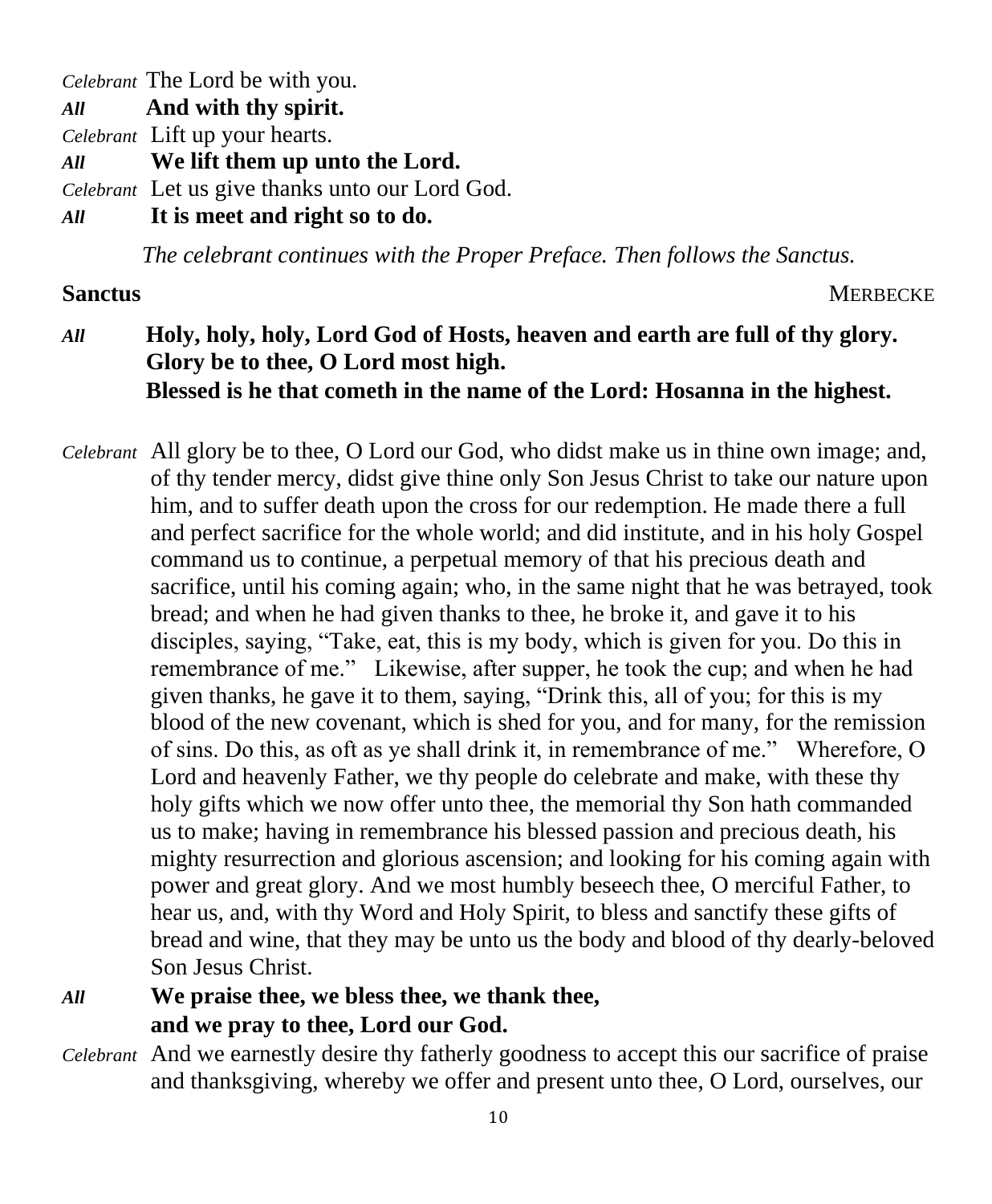souls and bodies. Grant, we beseech thee, that all who partake of this holy communion may worthily receive the most precious body and blood of thy Son Jesus Christ, and be filled with thy grace and heavenly benediction; and also that we and all thy whole Church may be made one body with him, that he may dwell in us, and we in him; through the same Jesus Christ our Lord; By whom, and with whom, and in whom, in the unity of the Holy Spirit all honour and glory be unto thee, O Father Almighty, world without end. **Amen.**

*Celebrant* And now as our Saviour Christ has commanded and taught us, we are bold to pray:

*All* **Our Father, who art in heaven, hallowed be thy Name. Thy Kingdom come, thy will be done on earth, as it is in heaven. Give us this day our daily bread. And forgive us our trespasses, As we forgive them that trespass against us. And lead us not into temptation, but deliver us from evil. For thine is the kingdom, the power, and the glory, For ever and ever. Amen.**

### **The Peace**

*Celebrant* The peace of the Lord be always with you.

*All* **And with thy spirit.**

## **Fraction Sentence**

*Celebrant* Alleluia! Christ our Passover is sacrificed for us;

*All* **Therefore let us keep the feast. Alleluia!**

## **Agnus Dei** MAURICE WHITE

*Choir* O lamb of God, that takest away the sin of the world, have mercy upon us. O lamb of God, that takest away the sin of the world, have mercy upon us. O lamb of God, that takest away the sin of the world, grant us thy peace.

# **Holy Communion**

# **A Prayer for Spiritual Communion**

*For those not receiving the sacrament we commend this prayer for Spiritual Communion.*

Thanks be to you, Lord Jesus Christ, for all the benefits you have given me, for all the pains and insults you have borne for me. Since I cannot now receive you sacramentally, I ask you to come spiritually into my heart.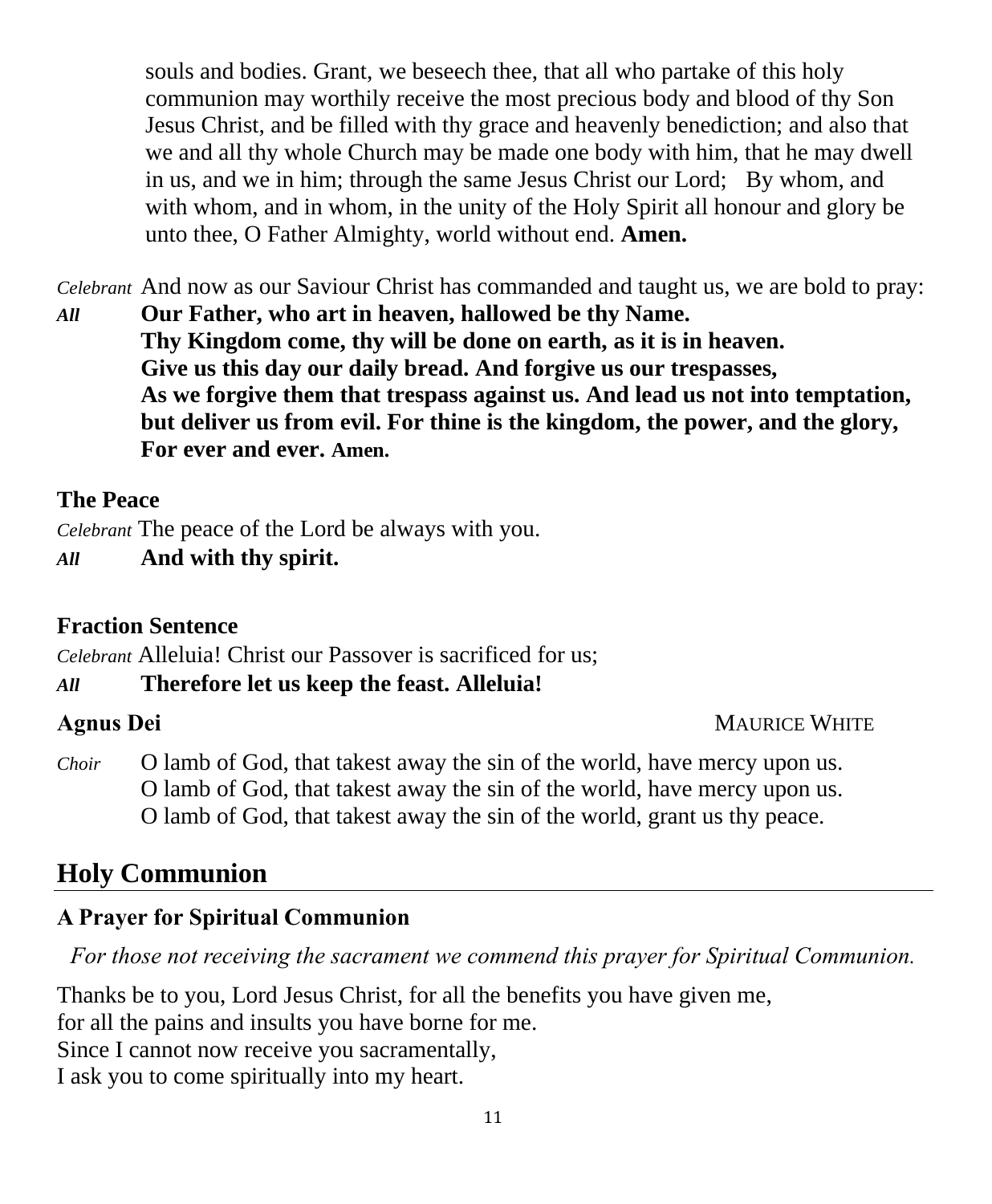O most merciful redeemer, friend and brother, may I know you more clearly, love you more dearly, and follow you more nearly, day by day. Amen. *(The Prayer of St Richard of Chichester - adapted)*

#### **Communion Hymn** *Gifts of Finest Wheat CBW II - 570*

*All Refrain: You satisfy the hungry heart with gift of finest wheat; Come give to us, O saving Lord, the bread of life to eat.*

> *As when the shepherd calls his sheep, they know and heed his voice; So when you call your family, Lord, we follow and rejoice. Refrain*

*With joyful lips we sing to you, our praise and gratitude, That you should count us worthy, Lord, to share this heavenly food. Refrain*

*Is not the cup we bless and share the blood of Christ out-poured? Do not one cup, one loaf, declare our oneness in the Lord? Refrain*

*The mystery of your presence, Lord, no mortal tongue can tell: Whom all the world cannot contain comes in our hearts to dwell. Refrain*

*You give yourself to us, O Lord; then selfless let us be, To serve each other in your name in truth and charity. Refrain*

**Motet** *All Things Bright and Beautiful* **JOHN RUTTER** 

*Choir Refrain:*

*All things bright and beautiful, All creatures great and small, All things wise and wonderful, The Lord God made them all.*

*Each little flower that opens, Each little bird that sings, He made their glowing colours, He made their tiny wings. Refrain*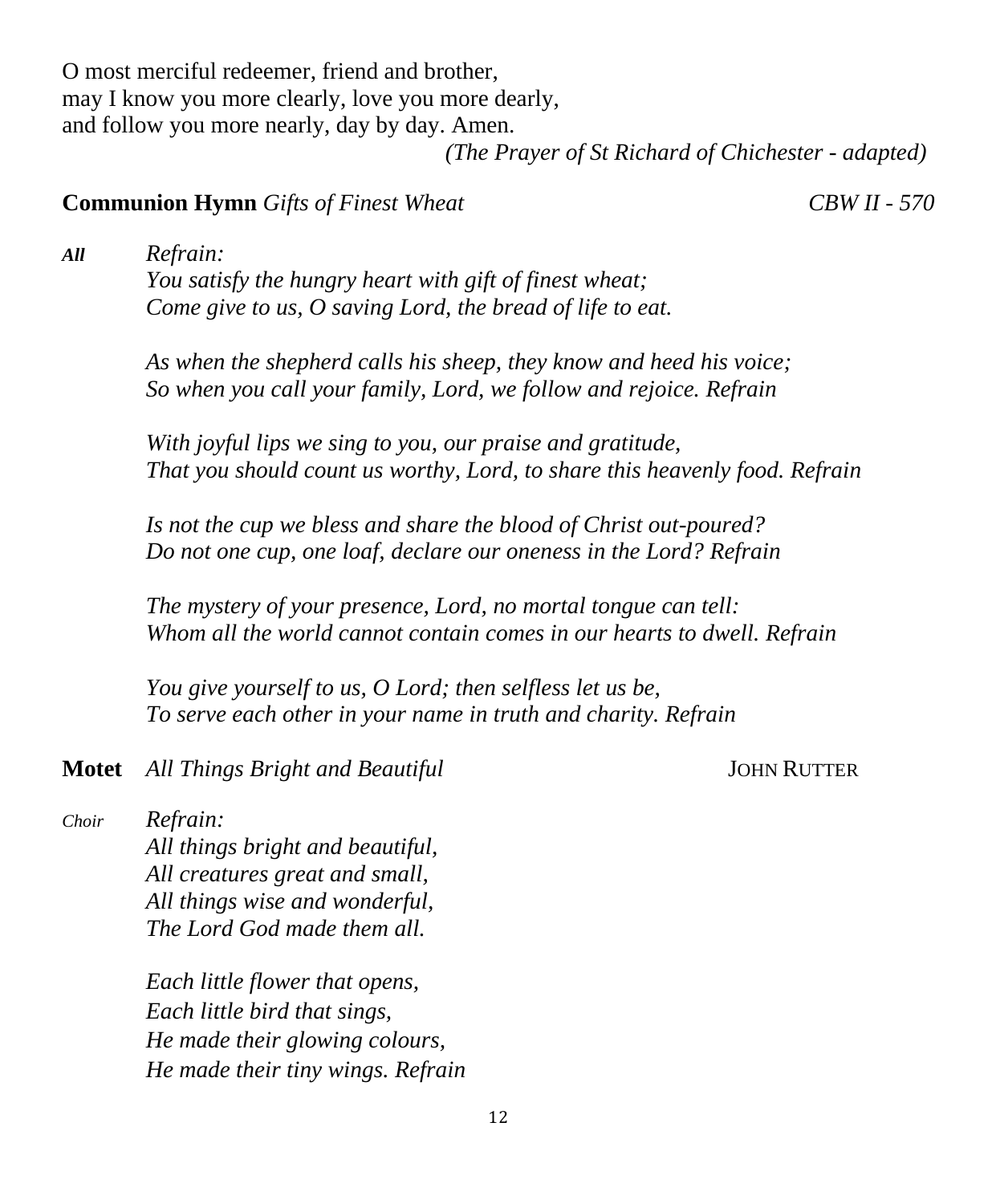*The purple-headed mountain, the river running by, The sunset and the morning, that brightens up the sky; The cold wind in the winter, the pleasant summer sun, The ripe fruits in the garden, he made them every one; Refrain*

*He gave us eyes to see them, and lips that we might tell How great is God Almighty, who has made all things well. Refrain*

#### **Post Communion Prayer**

*All* **We most heartily thank thee, almighty and everliving God, That thou dost graciously feed us, in these holy mysteries, With the spiritual food of the most precious body and blood Of thy Son our Saviour Jesus Christ; Assuring us thereby of thy favour and goodness towards us; And that we are living members of his mystical Body, Which is the blessed company of all faithful people; And are also heirs through hope of thy everlasting kingdom.** 

**And we humbly beseech thee, O heavenly Father, So to assist us with thy grace, That we may continue in that holy fellowship, And do all such good works as thou hast prepared for us to walk in; Through Jesus Christ our Lord, To whom, with thee and the Holy Spirit, be all honour and glory, World without end. Amen.**

## **Blessing Announcements**

**Recessional Hymn 484** *In Christ There Is No East or West* ST. BERNARD

*All In Christ there is no east or west, in Christ no south or north, but one great fellowship of love throughout the whole wide earth.*

> *In Christ shall true hearts everywhere their high communion find, whose service is the golden cord close binding humankind.*

*Join hands, disciples of the faith, whate'er your race may be; who serves my God in truth and love is surely kin to me.*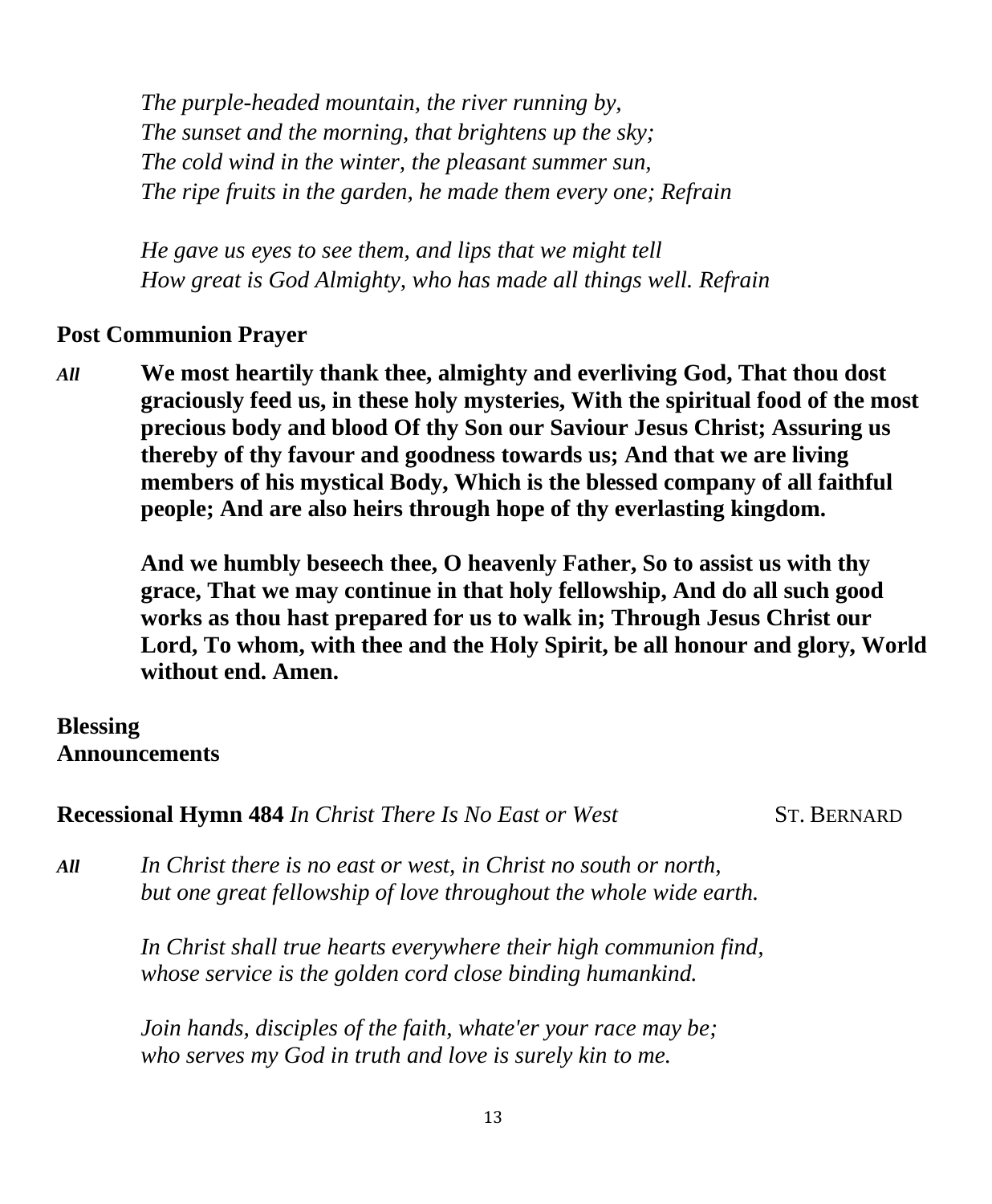*In Christ now meet both east and west, in Christ meet south and north; all faithful souls are joined in one throughout the whole wide earth.*

# **Dismissal**

*Celebrant* Go forth in the name of Christ. *All* **Thanks be to God.**

**Postlude** *Prelude* in E Flat BWV 552 **J.S. BACH** Organist – Robin Davis

*CCLI License Number: 20651739*

# **In our Prayers this Week**

The Anglican Communion Province of the Episcopal Church of South Sudan.

Diocesan Cycle of Prayer Ecclesiastical Province of Ontario – Metropolitan: Archbishop Anne Germond.

Outreach & Advocacy Cycle of Prayer *Pray for* St. John, East Orangeville, its community suppers, men's breakfast, support of a school in Guatemala, support of Dufferin Child and Family Services, Family Transition House, and the local food bank;

*for* St. John, Ida (Parish of Ida & Omemee), its support for the Durham Region Migrant Worker ministry, for Mosaic Middle East, for ministry at Constance Lake FN, for One Roof Community Diner, Peterborough, for Advent Conspiracy water projects, for Millbrook Food Share, and for a variety of ministries in Belize;

*and for* St. John, West Toronto, its community garden, involvement in neighbourhood food security programs, and refugee sponsorship.

Parish Cycle Matthew & Lesia Beesley, Mary Belrea, Katherine Belyea, Rogers & Diane Beyongyera.

Home Bound Parishioners Gail Birnie, Joyce Brighty, Nancy Byers, Ann Duff, Dennis Gittens, Lorraine Griffith, Sabrina Hogan, George Petricko, Lucy Simons, Lila Vamosi, Daphne Webster, Pam Young.